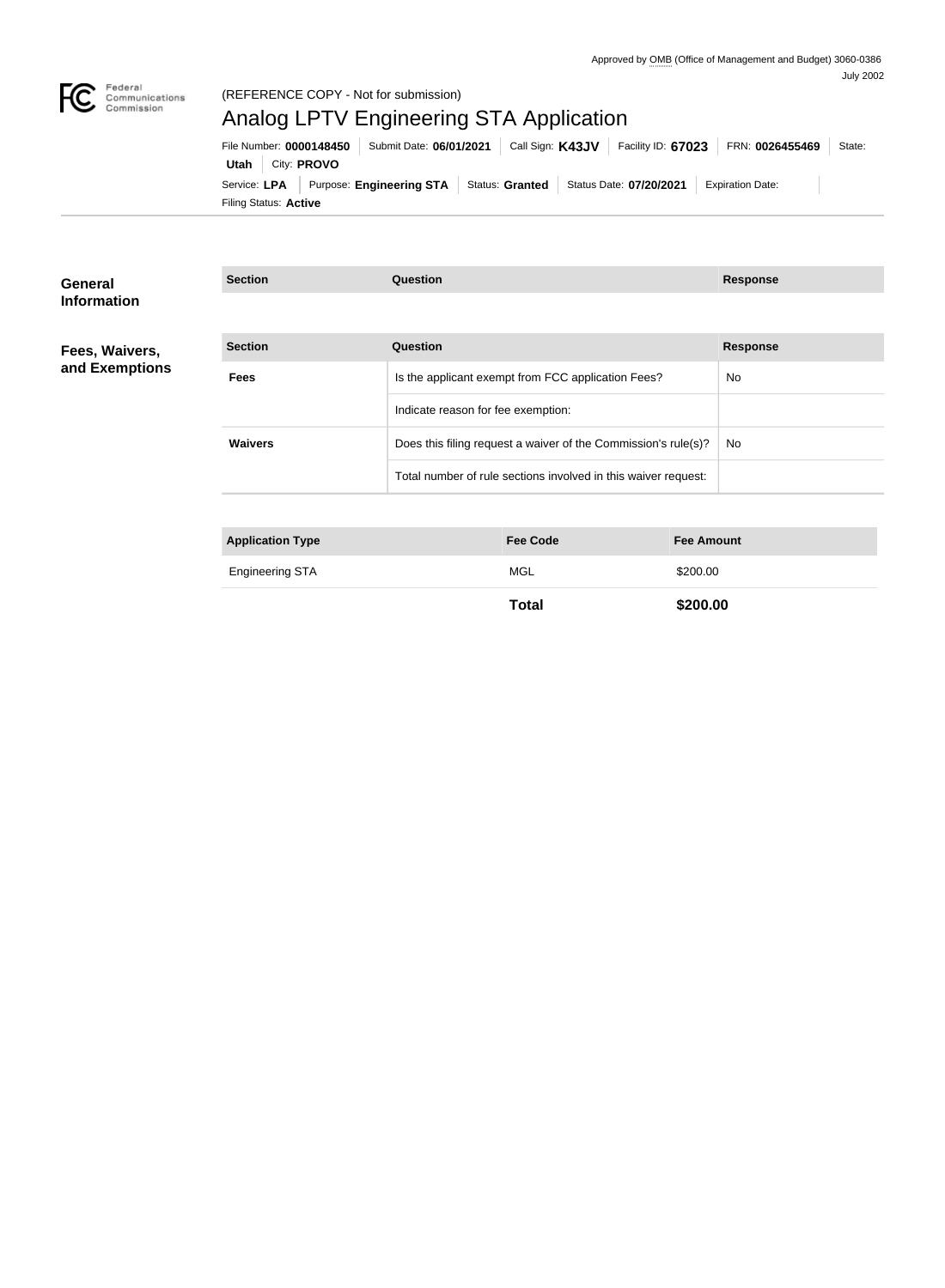#### **Applicant Name, Type, and Contact Information**

| <b>Applicant</b>                                                                            | <b>Address</b>                                                                   | <b>Phone</b>            | <b>Email</b>            | <b>Applicant</b><br><b>Type</b> |
|---------------------------------------------------------------------------------------------|----------------------------------------------------------------------------------|-------------------------|-------------------------|---------------------------------|
| <b>EDGE SPECTRUM, INC.</b><br><b>Applicant</b><br>Doing Business As: EDGE SPECTRUM,<br>INC. | <b>Randy Weiss</b><br>PO Box 54025<br>Hurst, TX<br>76054<br><b>United States</b> | $+1$ (214) 770-<br>7770 | randy@crosstalk.<br>org | Other                           |

#### **Authorization Holder Name**

 $\Box$  Check box if the Authorization Holder name is being updated because of the sale (or transfer of control) of the Authorization(s) to another party and for which proper Commission approval has not been received or proper notification provided.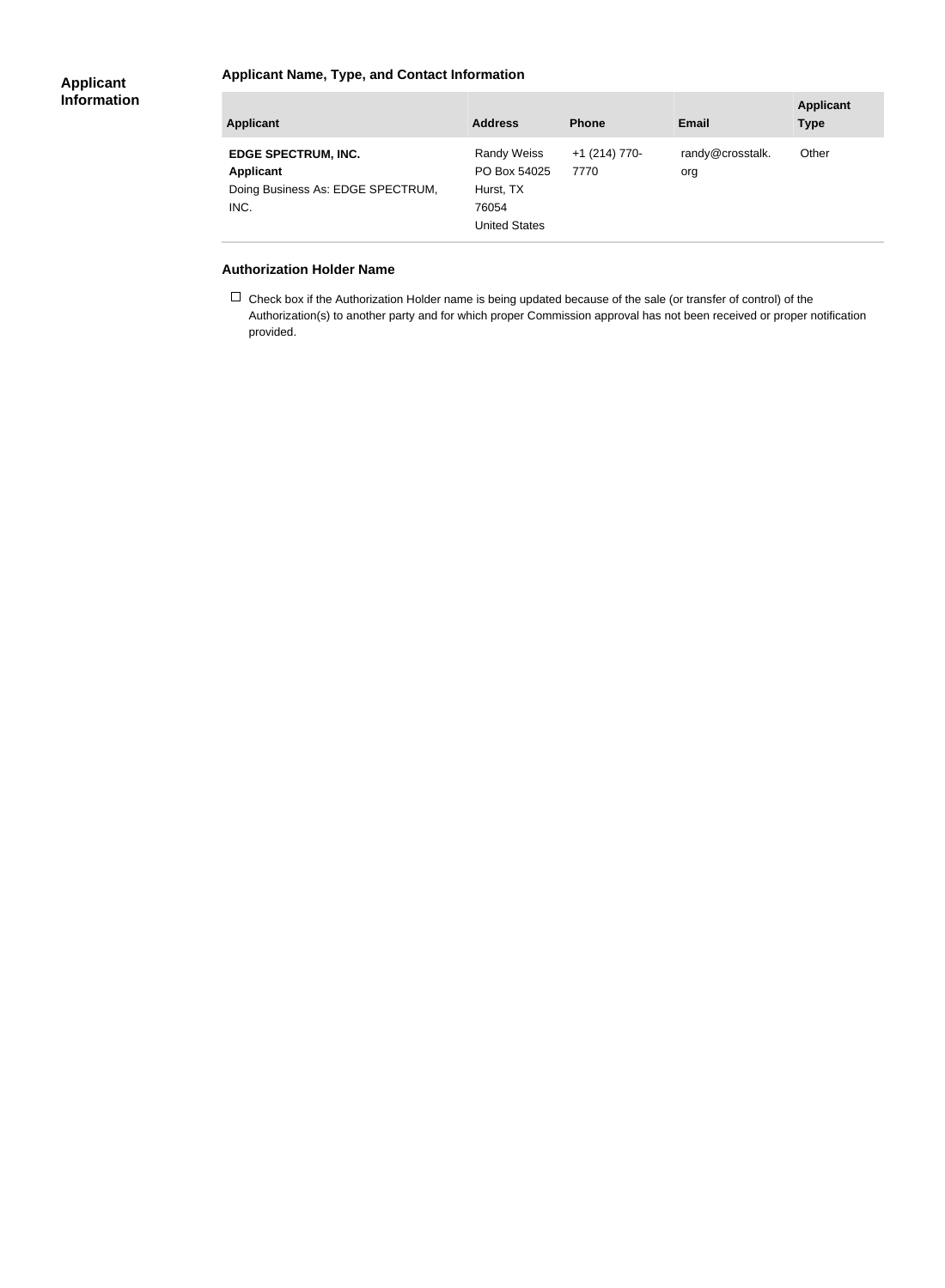| <b>Contact</b><br><b>Representatives</b><br>(3) | <b>Contact Name</b>                                     | <b>Address</b>                                                                        | <b>Phone</b>          | <b>Email</b>                   | <b>Contact Type</b>         |
|-------------------------------------------------|---------------------------------------------------------|---------------------------------------------------------------------------------------|-----------------------|--------------------------------|-----------------------------|
|                                                 | <b>Susan Hansen</b><br><b>Hansen</b><br>B. W. St. Clair | Susan Hansen<br>2305 Vida Shaw Rd.<br>New Iberia, LA<br>70563<br><b>United States</b> | +1 (303) 378-<br>8209 | STCL@comcast.net               | Technical<br>Representative |
|                                                 | <b>Caleb Weiss Weiss</b><br>ARK Multicasting, Inc.      | <b>Randy Weiss</b><br>PO Box 54025<br>Cedar Hill, TX<br>75106<br><b>United States</b> | +1 (972) 293-<br>2256 | cweiss@arkmulticasting.<br>com | Legal Representative        |
|                                                 | <b>Caleb Weiss Weiss</b><br>ARK Multicasting, Inc.      | <b>Caleb Weiss</b><br>PO Box 4655<br>Cedar Hill, TX<br>75106<br><b>United States</b>  | +1 (972) 293-<br>2256 | test@fcc.gov                   | Legal Representative        |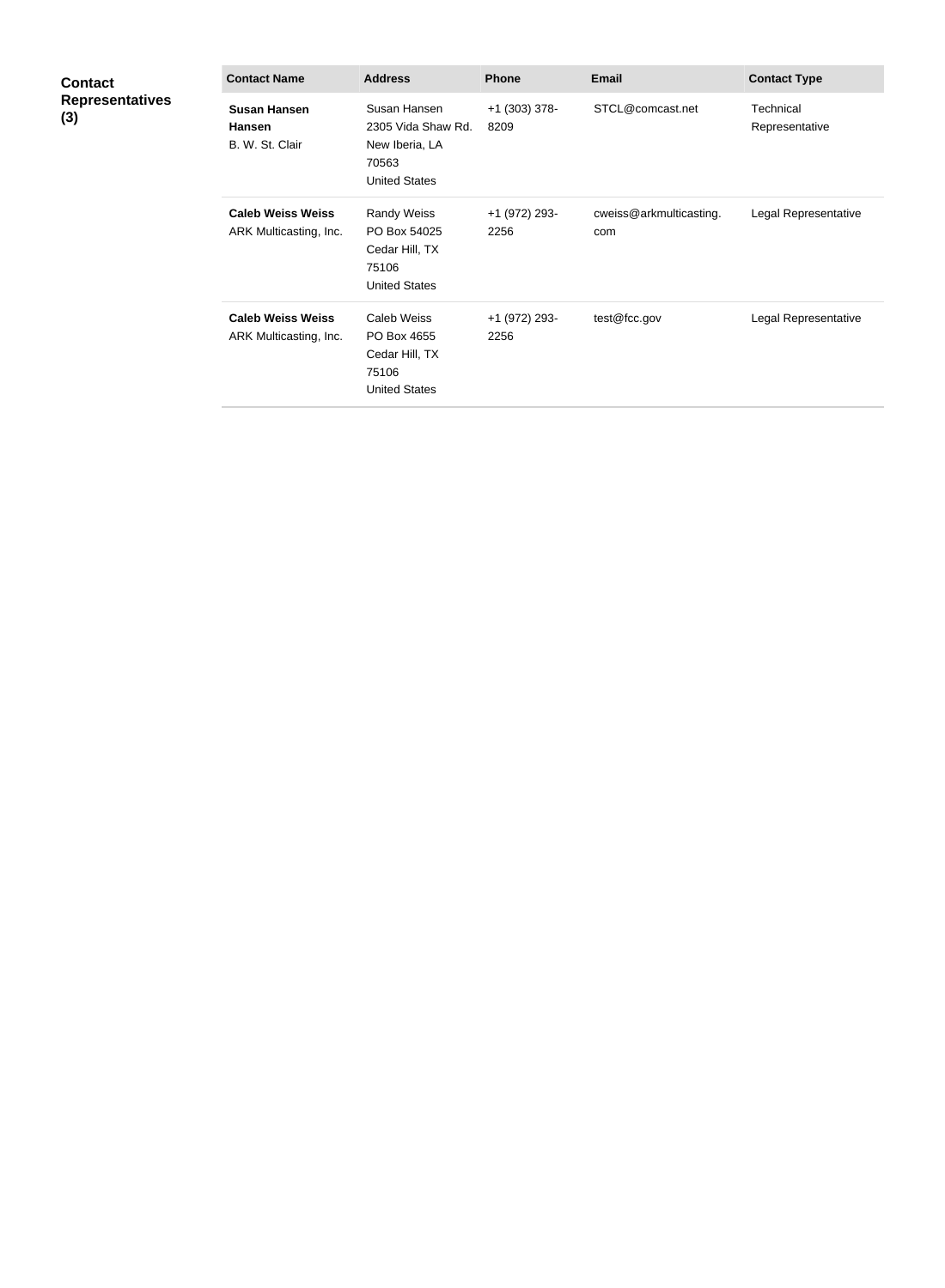| <b>Channel and</b><br><b>Facility</b><br>Information | <b>Section</b>     | Question     | <b>Response</b> |
|------------------------------------------------------|--------------------|--------------|-----------------|
|                                                      | <b>Facility ID</b> | 67023        |                 |
|                                                      | State              | Utah         |                 |
|                                                      | City               | <b>PROVO</b> |                 |
|                                                      | <b>LPA Channel</b> | 16           |                 |

## **Primary station proposed to be rebroadcast:**

**Facility Id Call Sign City State**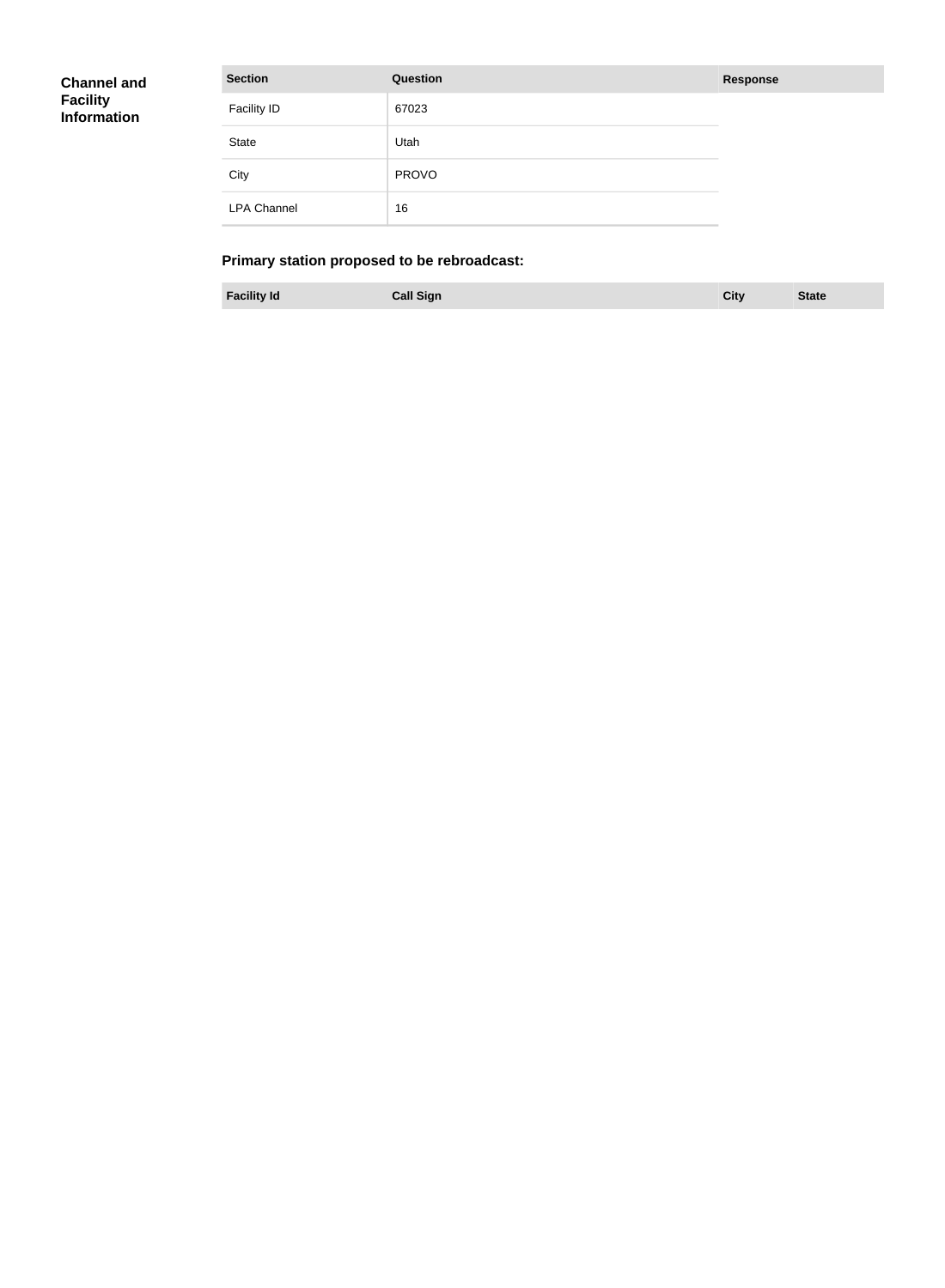| <b>Antenna Location</b><br>Data | <b>Section</b>                           | Question                                                           | <b>Response</b>                          |
|---------------------------------|------------------------------------------|--------------------------------------------------------------------|------------------------------------------|
|                                 | <b>Antenna Structure</b><br>Registration | Do you have an FCC Antenna Structure Registration (ASR)<br>Number? | Yes                                      |
|                                 |                                          | <b>ASR Number</b>                                                  | 1206227                                  |
|                                 | <b>Coordinates (NAD83)</b>               | Latitude                                                           | 40° 16' 23.8" N+                         |
|                                 |                                          | Longitude                                                          | 111° 55' 29.6" W-                        |
|                                 |                                          | Structure Type                                                     | TOWER-A free standing or<br>guyed struct |
|                                 |                                          | <b>Overall Structure Height</b>                                    | 21.9 meters                              |
|                                 |                                          | <b>Support Structure Height</b>                                    | 19.0 meters                              |
|                                 |                                          | <b>Ground Elevation (AMSL)</b>                                     | 2299.0 meters                            |
|                                 | <b>Antenna Data</b>                      | Height of Radiation Center Above Ground Level                      | 6 meters                                 |
|                                 |                                          | Height of Radiation Center Above Mean Sea Level                    | 2305.0 meters                            |
|                                 |                                          | <b>Effective Radiated Power</b>                                    | $.1$ kW                                  |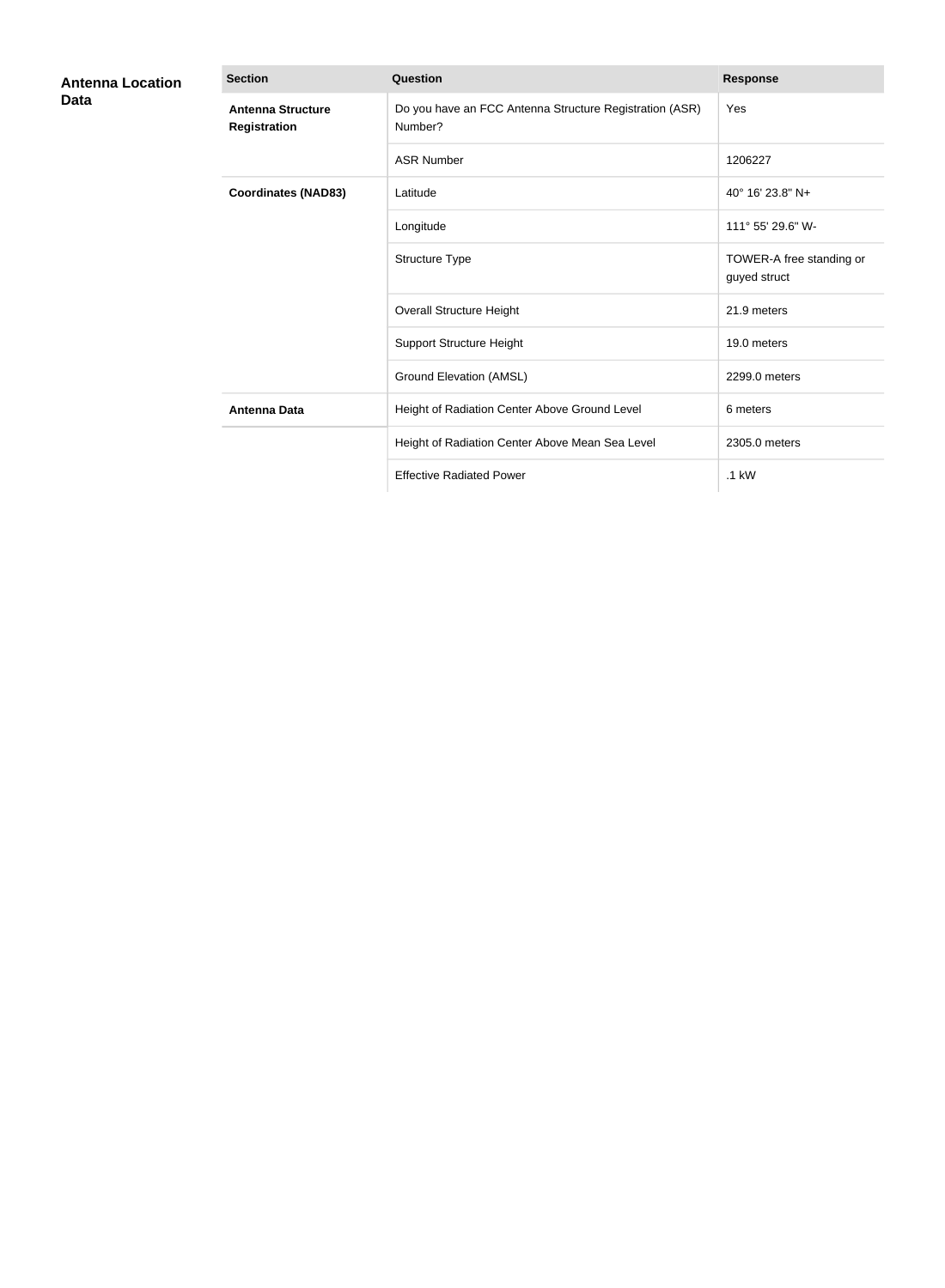| <b>Antenna</b><br><b>Technical Data</b> | <b>Section</b>                                  | Question                                                                                                                                            | <b>Response</b> |
|-----------------------------------------|-------------------------------------------------|-----------------------------------------------------------------------------------------------------------------------------------------------------|-----------------|
|                                         | <b>Antenna Type</b>                             | Antenna Type                                                                                                                                        | Off the Shelf   |
|                                         |                                                 | Do you have an Antenna ID?                                                                                                                          | Yes             |
|                                         |                                                 | Antenna ID                                                                                                                                          | 20778           |
|                                         | <b>Antenna Manufacturer and</b>                 | Manufacturer:                                                                                                                                       | <b>SCA</b>      |
|                                         | <b>Model</b>                                    | Model                                                                                                                                               | CL-1469         |
|                                         |                                                 | Rotation                                                                                                                                            | 100 degrees     |
|                                         |                                                 | <b>Electrical Beam Tilt</b>                                                                                                                         | Not Applicable  |
|                                         |                                                 | <b>Mechanical Beam Tilt</b>                                                                                                                         | Not Applicable  |
|                                         |                                                 | toward azimuth                                                                                                                                      |                 |
|                                         |                                                 | Polarization                                                                                                                                        | Horizontal      |
|                                         | <b>DTV and DTS: Elevation</b><br><b>Pattern</b> | Does the proposed antenna propose elevation radiation<br>patterns that vary with azimuth for reasons other than the<br>use of mechanical beam tilt? | <b>No</b>       |
|                                         |                                                 | Uploaded file for elevation antenna (or radiation) pattern<br>data                                                                                  |                 |
|                                         |                                                 | Frequency Offset:                                                                                                                                   | None            |

### **Directional Antenna Relative Field Values (Pre-rotated Pattern)**

| <b>Degree</b> | Value | <b>Degree</b> | Value | <b>Degree</b> | Value | <b>Degree</b> | Value |
|---------------|-------|---------------|-------|---------------|-------|---------------|-------|
| $\pmb{0}$     | 1     | 90            | 0.01  | 180           | 0.01  | 270           | 0.01  |
| 10            | 0.947 | 100           | 0.01  | 190           | 0.01  | 280           | 0.01  |
| 20            | 0.812 | 110           | 0.01  | 200           | 0.01  | 290           | 0.01  |
| 30            | 0.622 | 120           | 0.01  | 210           | 0.01  | 300           | 0.01  |
| 40            | 0.361 | 130           | 0.01  | 220           | 0.01  | 310           | 0.086 |
| 50            | 0.086 | 140           | 0.01  | 230           | 0.01  | 320           | 0.361 |
| 60            | 0.01  | 150           | 0.01  | 240           | 0.01  | 330           | 0.622 |
| 70            | 0.01  | 160           | 0.01  | 250           | 0.01  | 340           | 0.812 |
| 80            | 0.01  | 170           | 0.01  | 260           | 0.01  | 350           | 0.947 |

#### **Additional Azimuths**

| <b>Degree</b> | V <sub>A</sub> |
|---------------|----------------|
|---------------|----------------|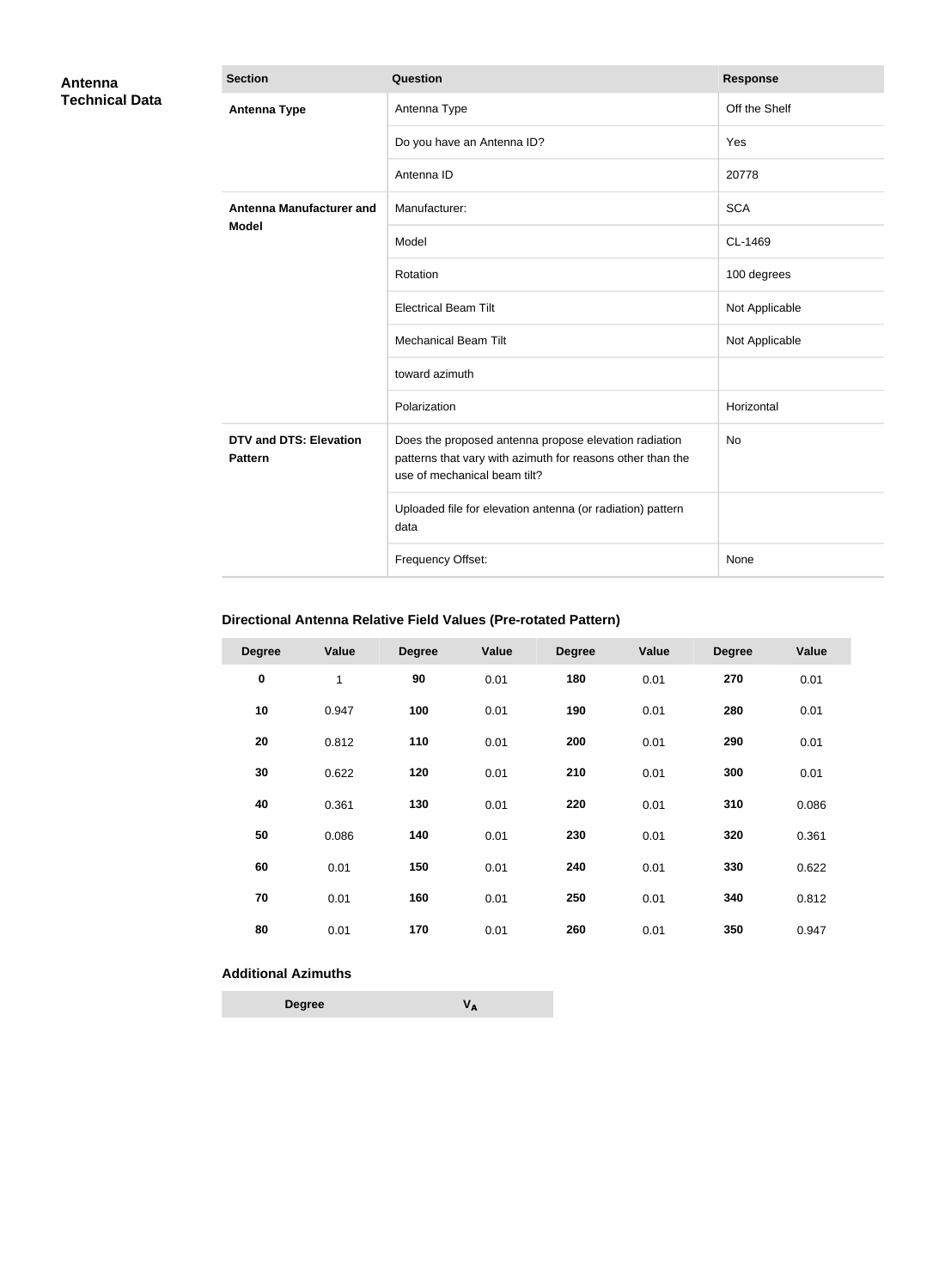| <b>Certification</b> | <b>Section</b>                                    | <b>Question</b>                                                                                                                                                                                                                                                                                                                                                                                                                                                                                                                                                                                                                                                                                                                                                                                                                                           | <b>Response</b>                                        |
|----------------------|---------------------------------------------------|-----------------------------------------------------------------------------------------------------------------------------------------------------------------------------------------------------------------------------------------------------------------------------------------------------------------------------------------------------------------------------------------------------------------------------------------------------------------------------------------------------------------------------------------------------------------------------------------------------------------------------------------------------------------------------------------------------------------------------------------------------------------------------------------------------------------------------------------------------------|--------------------------------------------------------|
|                      | <b>General Certification</b><br><b>Statements</b> | The Applicant waives any claim to the use of any particular<br>frequency or of the electromagnetic spectrum as against the<br>regulatory power of the United States because of the<br>previous use of the same, whether by authorization or<br>otherwise, and requests an Authorization in accordance with<br>this application (See Section 304 of the Communications Act<br>of 1934, as amended.).                                                                                                                                                                                                                                                                                                                                                                                                                                                       |                                                        |
|                      |                                                   | The Applicant certifies that neither the Applicant nor any<br>other party to the application is subject to a denial of Federal<br>benefits pursuant to §5301 of the Anti-Drug Abuse Act of<br>1988, 21 U.S.C. §862, because of a conviction for<br>possession or distribution of a controlled substance. This<br>certification does not apply to applications filed in services<br>exempted under §1.2002(c) of the rules, 47 CFR. See §1.<br>2002(b) of the rules, 47 CFR §1.2002(b), for the definition of<br>"party to the application" as used in this certification §1.2002<br>(c). The Applicant certifies that all statements made in this<br>application and in the exhibits, attachments, or documents<br>incorporated by reference are material, are part of this<br>application, and are true, complete, correct, and made in<br>good faith.   |                                                        |
|                      | <b>Authorized Party to Sign</b>                   | <b>FAILURE TO SIGN THIS APPLICATION MAY RESULT IN</b><br>DISMISSAL OF THE APPLICATION AND FORFEITURE<br>OF ANY FEES PAID<br>Upon grant of this application, the Authorization Holder may<br>be subject to certain construction or coverage requirements.<br>Failure to meet the construction or coverage requirements<br>will result in automatic cancellation of the Authorization.<br>Consult appropriate FCC regulations to determine the<br>construction or coverage requirements that apply to the type<br>of Authorization requested in this application.<br>WILLFUL FALSE STATEMENTS MADE ON THIS FORM<br>OR ANY ATTACHMENTS ARE PUNISHABLE BY FINE AND<br>/OR IMPRISONMENT (U.S. Code, Title 18, §1001) AND/OR<br>REVOCATION OF ANY STATION AUTHORIZATION (U.S.<br>Code, Title 47, §312(a)(1)), AND/OR FORFEITURE (U.S.<br>Code, Title 47, §503). |                                                        |
|                      |                                                   | I certify that this application includes all required and<br>relevant attachments.                                                                                                                                                                                                                                                                                                                                                                                                                                                                                                                                                                                                                                                                                                                                                                        | Yes                                                    |
|                      |                                                   | I declare, under penalty of perjury, that I am an authorized<br>representative of the above-named applicant for the<br>Authorization(s) specified above.                                                                                                                                                                                                                                                                                                                                                                                                                                                                                                                                                                                                                                                                                                  | <b>Randall Weiss Weiss</b><br><b>CEO</b><br>06/01/2021 |